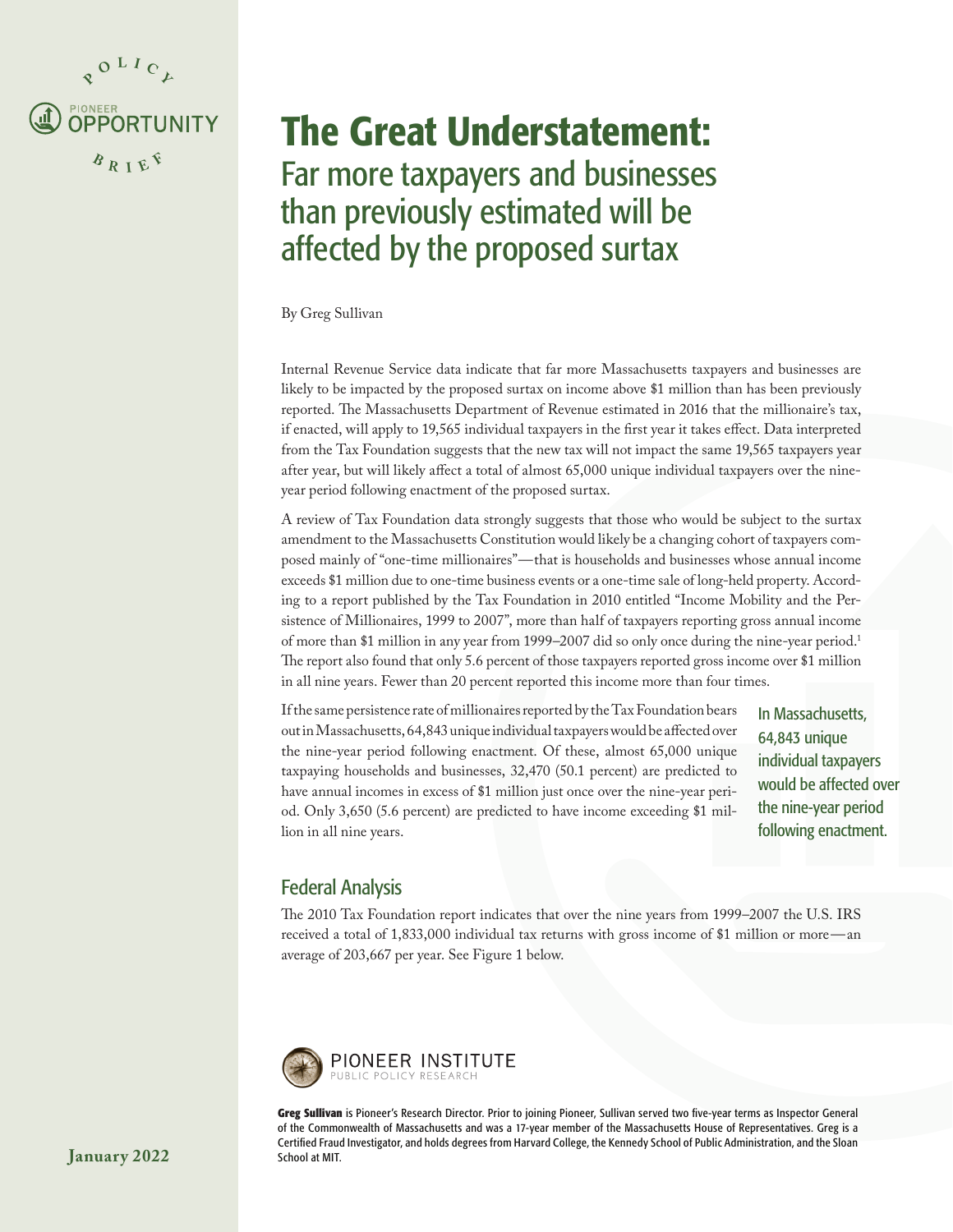Figure 1. Average and total number of returns with gross earnings exceeding \$1M, 1999–2007

| Average $#$ of returns per year with $>>1M$ gross income | 203.667   |
|----------------------------------------------------------|-----------|
| Total # of returns over 9-years with >\$1M gross income  | 1,833,000 |

The Tax Foundation report also calculated how frequently individual taxpayers meet or exceed the \$1 million income level over the nine-year period studied. The results are shown in Figure 2.

Figure 2. I.R.S. Frequency of times a taxpayer's gross earnings exceed \$1M, 1999–2007

| <b>Times reporting</b><br>$>$ \$1M gross income                     |       | $\overline{2}$ | $\overline{3}$ | $\overline{4}$ | 5 <sup>5</sup> | 6    | $\overline{7}$ | 8    | 9    | <b>Total</b> |
|---------------------------------------------------------------------|-------|----------------|----------------|----------------|----------------|------|----------------|------|------|--------------|
| # of unique<br>taxpayers over<br>9-years with >\$1M<br>gross income | 338k  | 102k           | 54k            | 50k            | 29k            | 23k  | 24k            | 17k  | 38k  | 675k         |
| % of unique<br>taxpayers over<br>9-years with >\$1M<br>gross income | 50.1% | 15.1%          | 8.0%           | 7.4%           | 4.3%           | 3.4% | 3.6%           | 2.5% | 5.6% | 100.0%       |

The data in Figure 1 show that the average annual number of federal tax returns with gross income of \$1 million or more over the nine-year period was 203,667; as Figure 2 shows, these returns were filed by a total of 675,000 unique individual taxpayers over the same period. This means that the number of returns reporting gross income of \$1 million or more at least once over the nine-year period (675,000) was 3.3 times the average number of annual returns (203,667).

More than three times the number of unique individual Massachusetts taxpayers could be affected by the proposed surtax over a nine-year period than in a single year.

## Massachusetts Analysis

The MA DOR estimated that using 2019 as an example, in a single year there will likely be 19,565 households and businesses affected by the surtax amendment to the Massachusetts Constitution—that is, taxpayers with incomes exceeding \$1 million in a single year. Over a nine-year period, based on federal data, we would expect then that the total number of returns with annual earnings of more than \$1 million filed in Massachusetts to be over 176,000. See Figure 3.

Figure 3. MA DOR's 2019 number of returns with gross earnings exceeding \$1M versus extrapolated 9-year total

| Number of returns in 2019 with >\$1M gross income<br>19,565         |         |  |  |  |  |
|---------------------------------------------------------------------|---------|--|--|--|--|
| Extrapolated 9-year total number of returns with >\$1M gross income | 176.085 |  |  |  |  |

If the same 3.3 to 1 ratio observed federally holds in Massachusetts, should the constitutional amendment be passed by voters and enacted by the legislature, 64,843 unique taxpayers can be expected to be affected by the surtax over a nine-year period. We arrive at that calculation by multiplying MA DOR's estimation for incomes exceeding \$1 million in a single year (19,565) by the 3.3 ratio.

Figure 4 below provides a detailed view into the effect of the infrequency with which taxpayers achieve incomes of \$1 million or more over a nine-year period. By applying of the ratio established in Tax Foundation report, we can see that 32,470 (50.1 percent) of the 64,843 unique Massachusetts taxpayers will be one-year millionaires over a nine-year period; 65.2 percent would be subject to the surtax two or fewer times; fewer than 20 percent would be subject to it more than four times; and 5.6 percent would be subject to it in all nine years.

Over a nine-year period, based on federal data, we would expect then that the total number of returns with annual earnings of more than \$1 million filed in Massachusetts to be over 176,000.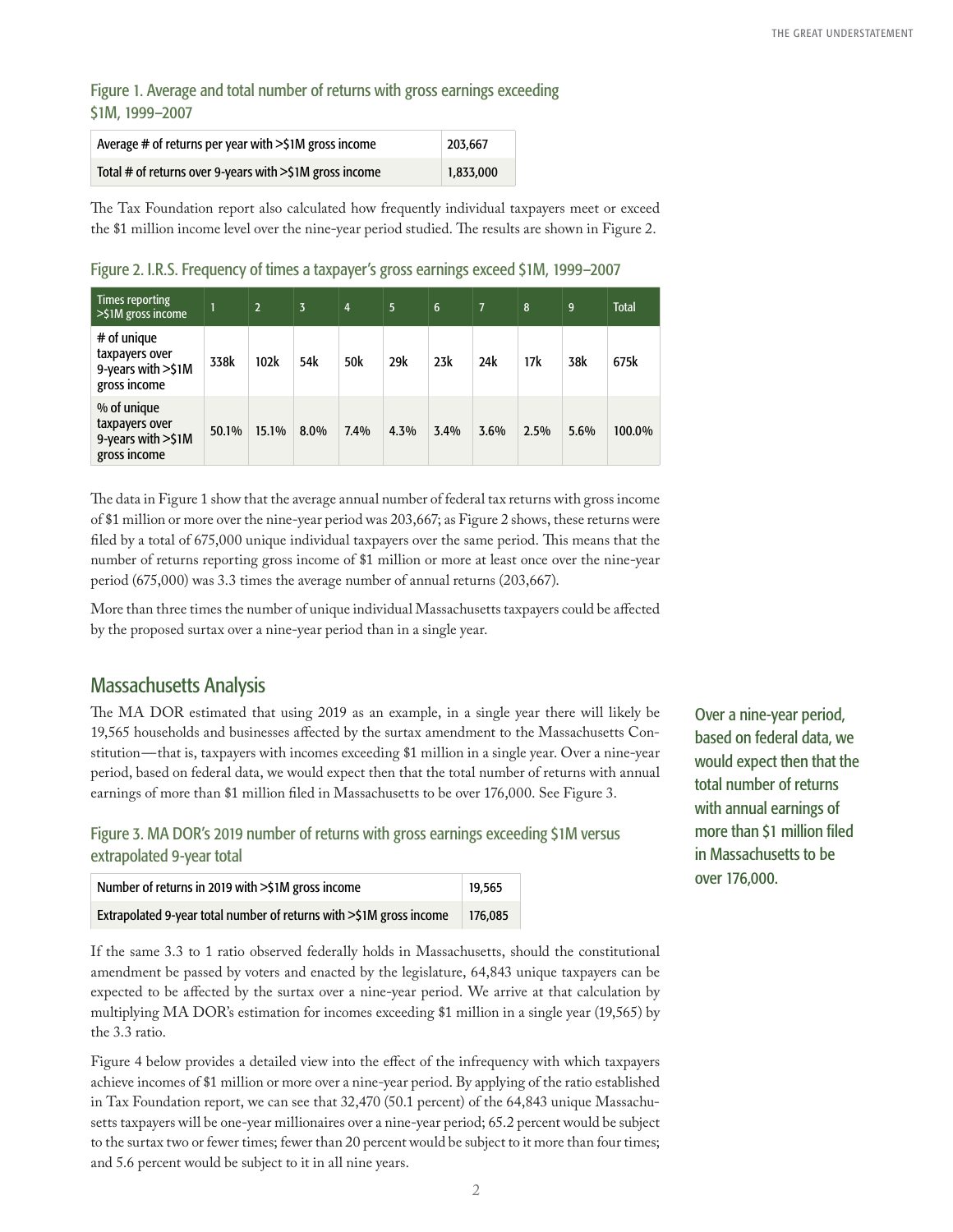| Times reporting<br>$>$ \$1M gross income |        | $\overline{2}$ | 3     | $\overline{4}$ | 5     | $6\phantom{1}6$ | 7     | 8     | 9     | <b>Total</b> |
|------------------------------------------|--------|----------------|-------|----------------|-------|-----------------|-------|-------|-------|--------------|
| # of unique<br>taxpayers over<br>9 years | 32,470 | 9,799          | 5,187 | 4,803          | 2,786 | 2,209           | 2,306 | 1,633 | 3,650 | 64,843       |
| % of unique<br>taxpayers over<br>9 years | 50.1%  | 15.1%          | 8.0%  | 7.4%           | 4.3%  | 3.4%            | 3.6%  | 2.5%  | 5.6%  | 100.0%       |

<span id="page-2-0"></span>Figure 4. Frequency of times a taxpayer's gross earnings exceed \$1M, 1999–2007

## What is the impact on businesses?

An April 2020 Pioneer Institute report demonstrated that the constitutional surtax amendment also applies to pass-through businesses such as sole proprietorships, partnerships, limited liability corporations, and S corporations that are taxed at the individual rather than corporate level.<sup>[2](#page-3-0)</sup>

Publicly available data suggest that income from pass-through corporations represents a large component of the income that would be subject to the proposed surtax. In 2018, 13,430 of the 20,040 Massachusetts taxpayers with adjusted gross income of \$1 million or more reported Partnership/S-corporation income of \$1,026,774 on average.[3](#page-3-0) According to IRS data, taxpayers with adjusted gross income of more than \$1 million derive more than a third of such income from ownership interest to pass-through businesses. These 13,430 pass-through businesses in Massachusetts represent 7.16 percent of the Commonwealth's total partnerships and S corporations.

The number of pass-through businesses affected over a decade is harder to parse. On the one hand, the persistence of the "millionaires' phenomenon" identified by the Tax Foundation also applies to the proposed millionaire's tax effect on Massachusetts businesses. So a reasonable argument can be made that the number of pass-through returns reporting gross income of \$1 million or more at least once over the nine-year period may reach 40,000, or 3.3 times the annual number, just as is the case with household and individual filers.

From a research perspective, however, it is difficult to *pinpoint* exactly how many of the 13,430 businesses might ultimately be affected by the surtax without having access to individual tax returns of partnerships and S-corps. The Massachusetts Department of Revenue could, of course, analyze and report on this subject.

# **Conclusion**

Public discussion of the proposed surtax has focused on an estimate by the Massachusetts Department of Revenue that fewer than 20,000 individual taxpayers would be affected by it in the first year after enactment. But taxes are not just for a single year, and this specific tax is one that mainly lands on people and businesses selling an asset or going into retirement rather than the image most people have of millionaires as individuals making \$1 million or more on a consistent basis. Making the reasonable assumption that Massachusetts' trends largely match up with those in the rest of the country, the surtax could potentially affect around 65,000 unique taxpaying households and businesses over the nine-year period following enactment of the proposed surtax.

This conclusion is based upon the analysis conducted by the Tax Foundation in 2010 about the frequency with which federal taxpayers who report gross income of \$1 million or more in at least one year over a nine-year period do so over the entire nine-year period. As indicated by the report, the ratio of the number of unique taxpayers with gross income of \$1million or more over nine years to the average number of returns per year was 3.3 to 1. If the same ratio applies in Massachusetts, it will not be the same 19,565 Massachusetts taxpayers year after year who will pay the proposed surtax but rather a changing group of approximately 19,565 taxpayers per year. Over a nine-year period, an estimated 64,483 unique individual taxpayers will become subject to the

This specific tax is one that mainly lands on people and businesses selling an asset or going into retirement rather than the image most people have of millionaires as individuals making \$1 million or more on a consistent basis.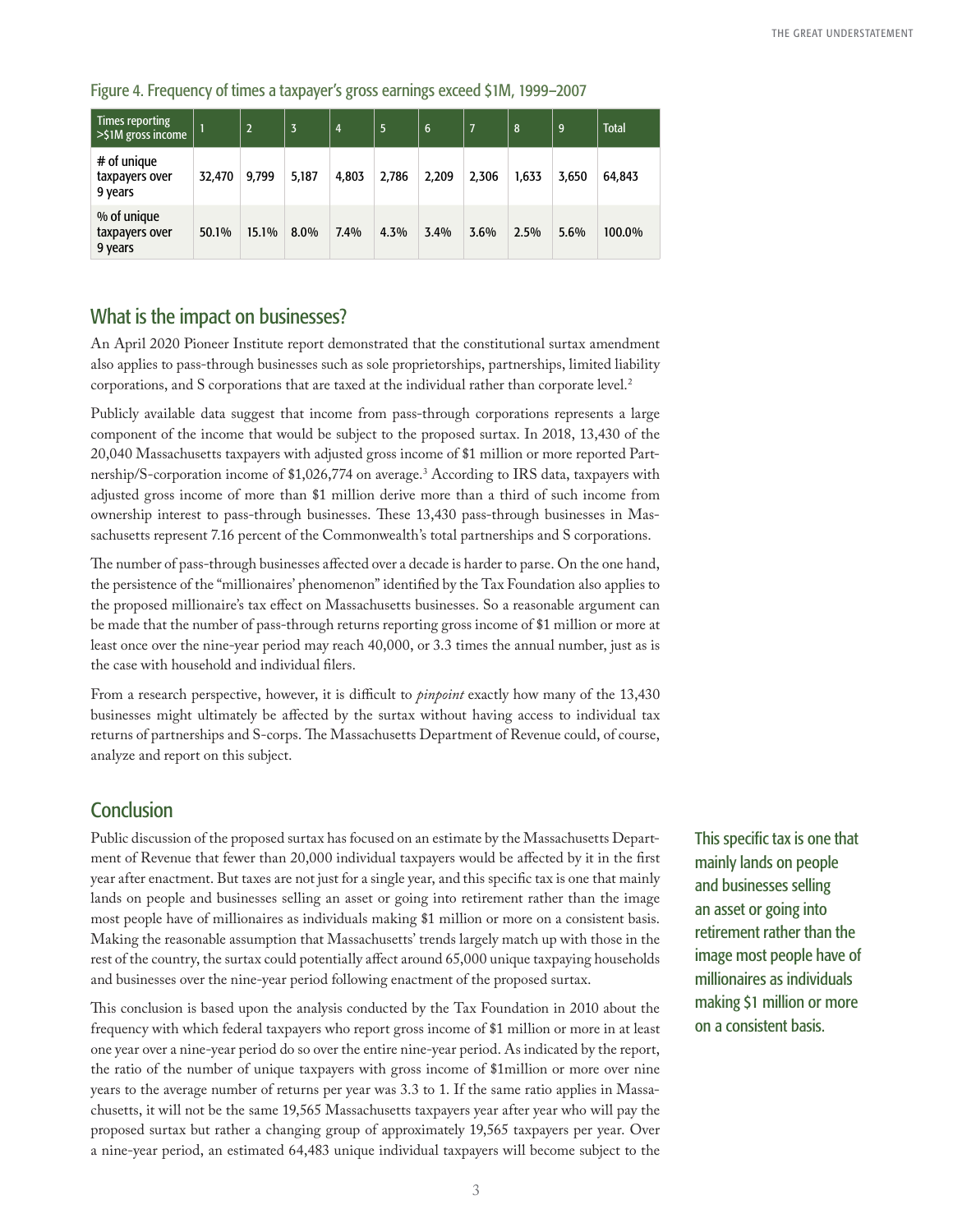<span id="page-3-0"></span>surtax, comprised mostly of one-time millionaires whose income exceeds \$1 million due to onetime business events or one-time sale of long-held property.

If the same 3.3 to 1 ratio applied to the number of pass-through businesses that would become subject to the surtax over a nine-year period, the reach of the surtax would be greatly expanded, potentially even reaching up to 40,000 pass-through businesses. Based on 2018 IRS data, a total of 13,430 pass-through businesses in Massachusetts had adjusted gross income of \$1 million or more, representing 7.16 percent of total partnerships and S corporations in Massachusetts. These are the entities that could potentially be subject to the proposed surtax, depending on the number of owners to which each entity allocates profit. Only the Massachusetts Department of Revenue or the Internal Revenue Service could determine how many of these 13,430 pass-through entities will become subject to the surtax per year and how many over nine years. The state legislature should direct the Massachusetts Department of Revenue to produce such an estimate.

#### **Endnotes**

- 1. [Ta](#page-0-0)x Foundation. *Income Mobility and the Persistence of Millionaires*, 1999 to 2007. **[https://files.taxfoundation.](https://files.taxfoundation.org/legacy/docs/sr180.pdf) [org/legacy/docs/sr180.pdf](https://files.taxfoundation.org/legacy/docs/sr180.pdf)**
- 2. [N](#page-2-0)ina Weiss and Gregory Sullivan, Pioneer Institute, "The Graduated Income Tax Trap: A Tax on Small Businesses." April 20, 2021. **[https://pioneerinstitute.org/download/the-graduated-income-tax-trap-a-tax](https://pioneerinstitute.org/download/the-graduated-income-tax-trap-a-tax-on-small-businesses/)[on-small-businesses/](https://pioneerinstitute.org/download/the-graduated-income-tax-trap-a-tax-on-small-businesses/)**
- 3. **<https://www.irs.gov/statistics/soi-tax-stats-historic-table-2>**